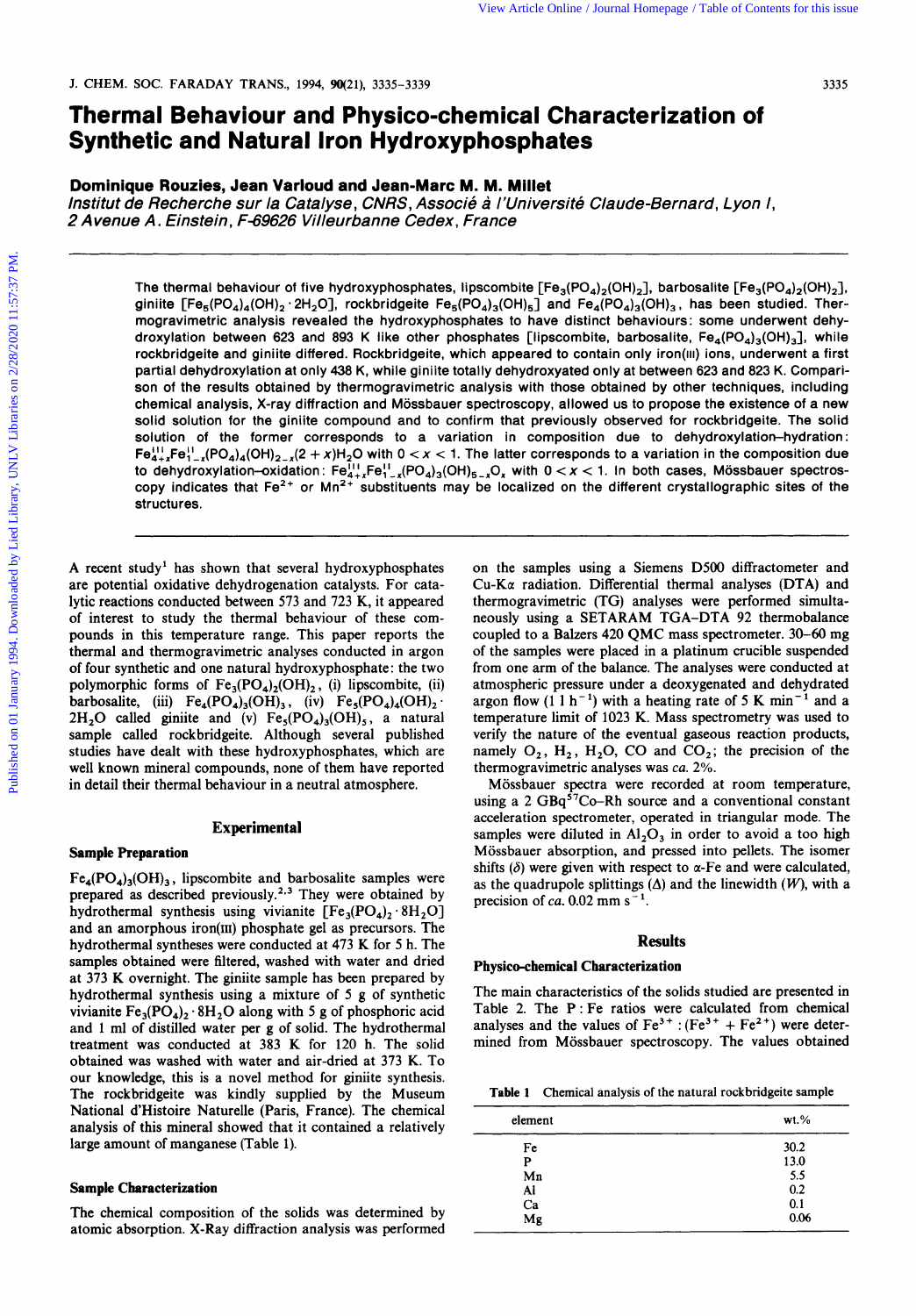**Table 2** Main characteristics of the hydroxyphosphates studied; theoretical values are given in parentheses

| compound                                      |               | P:Fe             | $Fe3+ : (Fe3+ + Fe2+)a$ |
|-----------------------------------------------|---------------|------------------|-------------------------|
| $Fe^{III}_2Fe^{II}(PO_4)_2(OH)_2$             | barbosalite   | 0.69(0.66)       | 0.66(0.66)              |
| $Fe^{III}_2Fe^{II}(PO_4)_2(OH)_2$             | lipscombite   | 0.69(0.66)       | 0.65(0.66)              |
| $Fe^{III}_{4}(PO_{4})_{3}(OH)_{3}$            |               | 0.76(0.75)       | 1.00(1.00)              |
| $Fe^{III}_4Fe^{II}(PO_4)_4(OH)_2 \cdot 2H_2O$ | giniite       | 0.80(0.80)       | 0.65(0.80)              |
| $Fe^{III}_4Fe^{II}(PO_4)_3(OH)$ ,             | rockbridgeite | $0.64(0.60)^{b}$ | $0.87(0.80)^b$          |

<sup>*a*</sup> Determined by Mössbauer spectroscopy. <sup>*b*</sup> In the case of rockbridgeite P :  $(Fe + Mn)$  and  $Fe^{3+}$  :  $(Fe^{3+} + Mn^{2+} + Fe^{2+})$  are given.

for the  $P$ : Fe ratios were in good agreement with the theo-<br>retical ratios. The calculated values for the retical ratios. The calculated values for the  $Fe^{3+}$ : (Fe<sup>3+</sup> + Fe<sup>2+</sup>) ratios corresponded to the theoretical ones except for the giniite and rockbridgeite samples which both indicated an excess of iron(III) cations. The X-ray diffraction spectra all revealed pure phases.'

### **Tbermogravimetric Analyses**

## $Fe^{III}_2Fe^{II}(PO_4)_2(OH)_2$ , *Barbosalite and Lipscombite*

The weight loss of the samples occurred at **715, 802** and **823**  K for lipscombite and at **743, 793** and **868 K** for barbosalite [Fig. **l(a)** and *(b)]* (Table 3). The mass spectrometric analyses performed simultaneously allowed the mass losses to be attributed to the dehydration of the solids. The mass losses of the lipscombite and barbosalite are **0.97** and **1.05** mol, respectively, per mol of solid. These values are very close to the theroetical values, corresponding to a total content of water, of **1.00.** In both cases the dehydration process began at *ca.*  **623** K, the first weight losses were the most important and corresponded approximately to half of the water contained in the compounds. The other half corresponded to the two final smaller water departures and seemed to be equal. Results from DTA analyses have not been presented in all cases. They confirmed the weight losses characterized by poorly defined endothermic peaks. After heating to **923** K, the X-ray diffraction patterns of the samples were totally modified, showing a complete transformation of the solids after dehydration.

# $Fe^{III}_{4} (PO_{4})_{3} (OH)_{3}$

The thermogravimetric analysis of this compound showed three weight losses at **802, 818** and **849 K** [Fig. **l(c)]** (Table **3).** These weight losses, which were attributed to water departures, corresponded to **1.54** mol of water per mol of solid. This value was again very close to the theoretical value of 1.50. The first two water departures, which were very close in temperature, corresponded in total to *ca.* 1 mol of water.

# $Giniite$ ,  $Fe^{III}_4Fe^{II}$ ( $PO_4$ )<sub>4</sub>( $OH$ )<sub>2</sub>  $\cdot$   $2H_2O$

Thermogravimetric analysis of this compound showed three water departures at **473, 658** and **773 K** [Fig. *2(a)].* The first weight loss, which was the most important, corresponded to



**Fig. 1 DTG and TG curves of the two polymorphic forms of**   $Fe^{III}_2Fe^{II}(PO_4)_2(OH)_2$ , namely (a) barbosalite and (b) lipscombite and (4 **Fe,(PO,),(OH) 3** 

**Table 3 Details of the DTA and TG analyses of the hydroxyphosphates** 

| compound                                                |               | temperature/K | loss of water<br>/mol of $H_2O$ mol <sup>-1</sup> | total loss of water <sup>a</sup><br>/mol of $H_2O$ mol <sup>-1</sup> |
|---------------------------------------------------------|---------------|---------------|---------------------------------------------------|----------------------------------------------------------------------|
| $Fe2IIIFeII(PO4)2(OH)2$                                 | barbosalite   | 743           | 0.54                                              | 1.05(1.00)                                                           |
|                                                         |               | 793           | 0.24                                              |                                                                      |
|                                                         |               | 868           | 0.27                                              |                                                                      |
| $Fe^{III}_2Fe^{II}(PO_4)_2(OH)_2$                       | lipscombite   | 715           | 0.48                                              | 0.97(1.00)                                                           |
|                                                         |               | 802           | 0.24                                              |                                                                      |
|                                                         |               | 843           | 0.24                                              |                                                                      |
| $Fe^{III}_{4}(PO_{4})_{3}(OH)_{3}$                      |               | 802           |                                                   | 1.54(1.50)                                                           |
|                                                         |               | 818           | 1.05                                              |                                                                      |
|                                                         |               | 849           | 0.49                                              |                                                                      |
| $Fe^{III}_{4}Fe^{II}(PO_{4})_{4}(OH)_{2} \cdot 2H_{2}O$ | giniite       | 573           | 2.60                                              | $3.20$ $(3.00)$                                                      |
|                                                         |               | 633           |                                                   |                                                                      |
|                                                         |               | 763           | 0.60                                              |                                                                      |
| $Fe^{III}_4Fe^{II}(PO_4)_3(OH)_5$                       | rockbridgeite | 434           | 0.20                                              | 2.40(2.50)                                                           |
|                                                         |               | 658           | 2.20                                              |                                                                      |
|                                                         |               | 823           |                                                   |                                                                      |

*<sup>a</sup>***Theoretical values are given in italic.**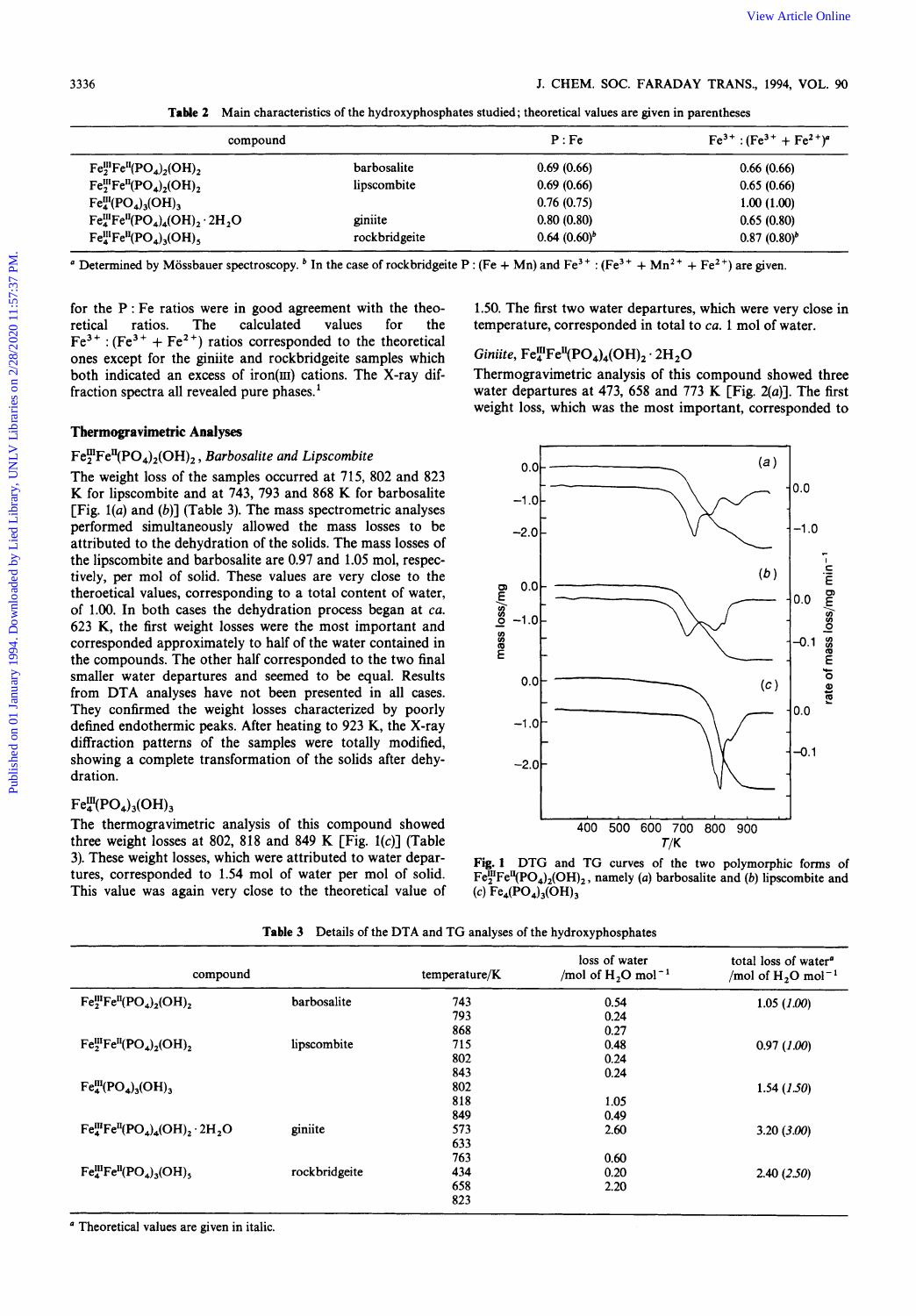**2.6** mol of water per mol of giniite and should correspond to the hydration water (Table 3). The two other water departures, which took place between 623 and 827 **K,** should correspond to the departure of the hydroxy groups. These weight losses correspond to 0.6 mol of water per mol of giniite. This value was lower than that expected from the stoichiometry, whilst that corresponding to the first loss was higher.

### $Rockbridgeite Fe<sup>III</sup><sub>4</sub>Fe<sup>II</sup>(PO<sub>4</sub>)<sub>3</sub>(OH),$

The thermogravimetric analysis of the rockbridgeite sample showed three water departures [Fig.  $2(b)$ ]. The first occurred at **434** K and the other two at much higher temperatures, 658 and **823 K** (Table 3). Of these last two, the first was sharper and more significant than the second. The first departure corresponded to 0.20 mol of water per mol of rockbridgeite and the others to **2.20** mol of water per mol of rockbridgeite, which gave a total of 2.40 per mol of rockbridgeite.

### **Miissbauer Spectroscopic Study**

The Mössbauer spectroscopic analyses of the barbosalite, lipscombite and  $Fe_4(PO_4)_3(OH)_3$  samples, have been published.<sup>2,4</sup> The results obtained were in good agreement with both the results of the thermogravimetric and chemical analyses.

The Mössbauer spectrum of the giniite sample, which is presented in Fig. 3, shows four doublets (Table 4). These doublets, two of which correspond to iron(II1) cations and the other two to iron(II) cations, could not be directly attributed since the detailed crystallographic structure of the compound is not known. However, it was observed that the  $Fe^{3+}$  : (Fe<sup>2+</sup> + Fe<sup>3+</sup>) ratio was equal to 0.65 instead of 0.80 as deduced from the stoichiometry.

Characterization of the sample of rockbridgeite by Mössbauer spectroscopy showed that the sample contained only iron(II1) cations (Table 4). The spectrum presented in Fig. **4,**  shows three doublets. These doublets could correspond to the three crystallographic sites known<sup>5</sup> to exist in the structure of rockbridgeite  ${[\text{Fe}_{2}^{\text{III}}][\text{Fe}_{2}^{\text{III}}][\text{Fe}^{\text{II}}](\text{PO}_{4})_{3}(\text{OH})_{5}}$ . The unit framework of the structure of rockbridgeite consists of a cluster of three face sharing octahedra  $Fe(2)-Fe(1)-Fe(2)$ . These clusters and other  $FeO<sub>6</sub>$  octahedra [Fe(3)] are connected to each other by corner sharing (Fig. 5). The crystallographic sites  $[Fe(1), Fe(2), Fe(3)]$  have a relative ratio equal to **20** : 40 : **40.** From bibliographic data and by considering the relative areas of the doublets, the doublet with the quad-



**Fig. 2 DTG and TG curves of the** *(a)* **giniite and** *(b)* **rockbridgeite sample** 



Fig. 3 Experimental Mössbauer spectrum of the giniite sample, **recorded at 295** K. **Solid lines are derived from least-squares fits.** 

rupolar splitting equal to 0.66 mm  $s^{-1}$  could be attributed to  $Fe<sup>3+</sup>$  in the cluster [Fe(2) sites] and that with the smaller quadrupolar splitting  $(0.38 \text{ mm s}^{-1})$  to  $\text{Fe}^{3+}$  in the Fe(3) sites. The last doublet with the larger quadrupolar splitting  $(0.99$  mm s<sup>-1</sup>) should correspond to the Fe(1) sites. The occupation of these last sites by  $Fe^{3+}$  instead of  $Fe^{2+}$  cations



Fig. 4 Experimental Mössbauer spectrum of the rockbridgeite **sample, recorded at 295** K. **Solid lines are derived from least-squares fits.** 

Table 4 Mössbauer parameters computed from the spectrum of the **synthetic giniite and natural rockbridgeite sample, recorded at 295 K** 

|               |              | Mössbauer<br>parameters/mm $s^{-1}$ |      |      |                                 |
|---------------|--------------|-------------------------------------|------|------|---------------------------------|
| compound      | site         | δ                                   | W    | Δ    | relative<br>intensities $(\% )$ |
| giniite       | $Fe^{3+}(1)$ | 0.42                                | 0.26 | 1.05 | 42                              |
|               | $Fe3+(2)$    | 0.44                                | 0.26 | 0.41 | 24                              |
|               | $Fe^{2+}(2)$ | 1.24                                | 0.24 | 2.37 | 11                              |
|               | $Fe^{2+}(3)$ | 1.15                                | 0.25 | 2.61 | 23                              |
| rockbridgeite | $Fe^{3+}(1)$ | 0.42                                | 0.34 | 0.99 | 45                              |
|               | $Fe3+(2)$    | 0.43                                | 0.29 | 0.66 | 33                              |
|               | $Fe^{3+}(3)$ | 0.44                                | 0.24 | 0.38 | 22                              |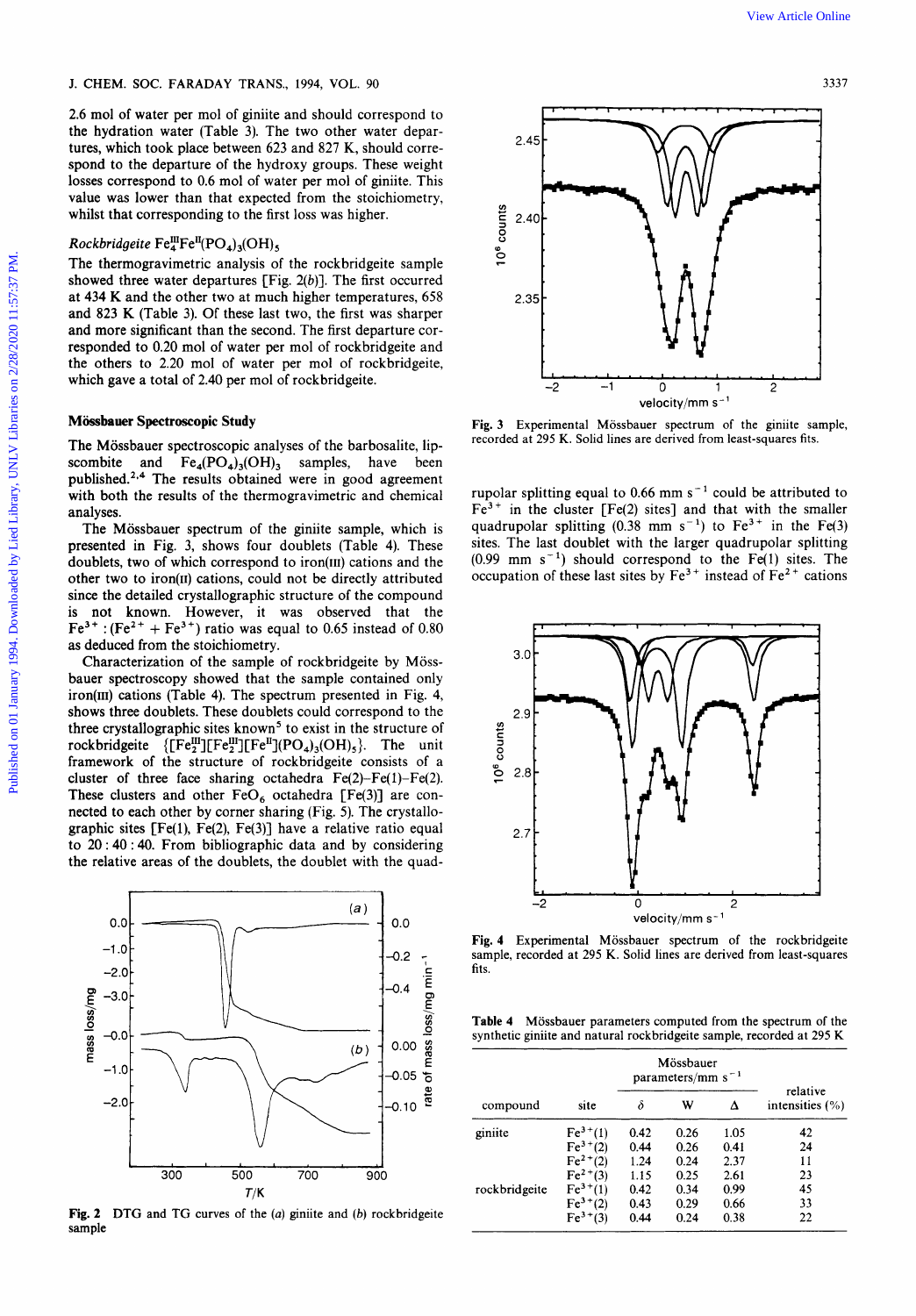

**Fig. 5 Fe-0 polyhedra connection in the rockbridgeite structure'** 

should give rise to some local distortions responsible for the large quadrupolar splitting observed. This seemed acceptable, but note that a discrepancy between the relative intensities of the observed doublets **(22** : **45** : **33)** and the theoretical ratio exists.

#### **Discussion**

Lipscombite, barbosalite and  $Fe_4(PO_4)_3(OH)_3$  compounds which adopt relatively similar structures, were shown to undergo dehydroxylation in the same temperature range. Two main weight-loss stages could be distinguished. The first corresponded to a sharp DTG peak and the second to a broad and complex DTG peak due to at least two distinct losses of water molecules. If the temperature range of dehydroxylation of the three basic phosphates cited above (Table **3)** is compared with the temperature range of departure of constitutional water of acid phosphates (Table **5),** it can be seen that these temperature ranges are approximately the same. Nathan *et al.*<sup>6</sup> showed that natural lipscombite lost its constitutional water between **603** and **843 K** and Gleith' reported the stabilization of the lipscombite structure up to **823** K. These results which seem incompatible may be explained by our results. We confirmed the results obtained by Nathan *et al.*<sup>6</sup> on natural lipscombite as we observed that the weight loss occurs before **843 K.** We observed two very distinct weight losses for the synthetic lipscombite, the first one at ca. **715** K and the second between **802** and **843** K. An X-ray diffraction study performed on a sample heated to **773 K (i.e.** a temperature intermediate between the two water departures) and quenched at this temperature, allowed **us** to show that the first water departure, which corresponds to the

**Table 5 Temperatures of water departure for several acidic and condensed phopshates** 

| compound                                                            | temperature of<br>water departure/K |                          |  |
|---------------------------------------------------------------------|-------------------------------------|--------------------------|--|
| FePO <sub>4</sub> ·2H <sub>2</sub> O                                | $423 - 473$                         |                          |  |
| Fe(H, PO <sub>A</sub> )                                             | $423 - 473$                         |                          |  |
| FeH, P, O,                                                          | 823-923                             |                          |  |
| $FeH2P3O10 2H2O$                                                    | $373 - 423$                         | $673 - 823$ <sup>a</sup> |  |
| $FeH_2P_3O_{10}$                                                    |                                     | 673-773                  |  |
| $FeH_2P_3O_{10} \cdot 5H_2O$                                        | $373 - 473$                         | $673 - 773$ <sup>a</sup> |  |
| $Fe_3(PO_3OH)_4.4H_2O$                                              | $473 - 503$                         | $673 - 723^{\circ}$      |  |
| $Fe_3(PO_4)$ <sub>2</sub> (OH) <sub>0.87</sub> 7.13H <sub>2</sub> O | $373 - 473$                         |                          |  |

' **First temperature ranges correspond to the dehydration process.** 

departure of half of the water, did not affect greatly the structure of the lipscombite.<sup>8</sup> This stabilization of the structure independently reported by  $Gleith^7$  may presumably be explained by the formation of OH vacancies up to **803 K:**   $Fe_3(PO_4)_2(OH)_2 \rightarrow Fe_3(PO_4)_2O_x(OH)_{2-2x} + xH_2O$  (where  $x \leqslant 0.5$ ).

There are differences between our results and those of Nathan *et al.6* for natural samples. First, the natural samples appear to lose water at a lower temperature since the dehydration begins at **603 K,** and four poorly defined peaks at **628, 683, 783** and **833 K** are also observed. Secondly, we did not observe the oxidation of the iron(II) ion in lipscombite in an inert atmosphere. This oxidation observed at *ca.* **473 K,**  as in air, is proposed to take place without the addition of oxygen, but by removing the H ions from the **OH** groups, thus forming H<sub>2</sub>.

The Mössbauer data obtained for the giniite sample showed that the solid is in a more reduced form than would be expected from the stoichiometry.<sup>9</sup> However, the chemical analysis of the sample showed the expected P : Fe ratio and DTG analysis showed two water departures which should correspond to the hydration and hydroxylation water. The first water departure corresponded to *2.6* mol of water per mol of giniite, whereas the second corresponds to *0.6* mol per mol of giniite. This last result, together with the result from Mössbauer spectroscopy, allowed us to propose that the synthesized sample giniite corresponds to a reduced sample with the formula  $Fe^{III}_{3,3}Fe^{II}_{1,7}(PO_4)_{4}(OH)_{1,3} \cdot 2.6H_2O$ . Therefore, it is postulated that the giniite can correspond to a solid **solu**tion in which reduction of the iron is possible and is accompanied by the substitution of hydroxy groups by water molecules:  $Fe^{III}_{4+x}Fe^{II}_{1-x}(PO_4)_4(OH)_{2-x} \tcdot 2 + xH_2O$ . This oxido-reduction process is the fifth process known to occur to iron hydroxyphosphates: type **1** corresponds to a variation in composition with formation of iron vacancies; this is the case for lipscombite, as has been postulated by Gleith:<sup>7</sup> Published on the control of the term is a statement of the term is a statement of the term is a statement of the term is a statement of the term is a statement of the term is a statement of the term is a statement of the

$$
\begin{aligned} \mathrm{Fe}_{2}^{\mathrm{III}}\mathrm{Fe}^{\mathrm{II}}(\mathrm{PO}_{4})_{2}(\mathrm{OH})_{2} &\rightarrow \mathrm{Fe}_{2+2x}^{\mathrm{III}}\mathrm{Fe}_{1-2x}^{\mathrm{II}}(\mathrm{PO}_{4})_{2}(\mathrm{OH})_{2};\\ \text{where } 0 \leq x \leq 1 \end{aligned}
$$

Type **2** corresponds to a variation in composition due to dehydroxylation and oxidation. This is the case for rock-<br>bridgeite:<sup>10</sup>

$$
\mathrm{Fe}_{4}^{\mathrm{III}}\mathrm{Fe}^{\mathrm{II}}(\mathrm{PO}_{4})_{2}(\mathrm{OH})_{2} \rightarrow \mathrm{Fe}_{4+x}^{\mathrm{III}}\mathrm{Fe}_{1-x}^{\mathrm{II}}(\mathrm{PO}_{4})_{2}(\mathrm{OH})_{2-x}\mathrm{O}_{x};
$$

where  $0 \leq x \leq 1$ 

Type **3** is a combination of types **1** and **2;** it has been shown to take place for  $Fe^{III}_{4}(\text{PO}_{4})_{3}(\text{OH})_{3}$ .<sup>4</sup>

$$
Fe_4^{III}(PO_4)_3(OH)_3 \to Fe_{4-3x}^{III}Fe_{3x}^{II}(PO_4)_3(OH)_{3-3x}O_{3x};
$$
  
where  $0 \le x \le 1$ 

$$
\beta \mathrm{Fe^{III}Fe^{II}(PO_4)O}
$$
; when  $x = 1$ 

Type **4** corresponds to an auto-oxidation by decomposition of crystal water. This process has been shown, by Hanzel *et* 

$$
al.
$$
<sup>11</sup> to proceed for vivianite upon heating under vacuum:  
Fe<sup>II</sup><sub>3</sub>(PO<sub>4</sub>)<sub>2</sub>·8H<sub>2</sub>O $\rightarrow$ Fe<sup>II</sup><sub>3-x</sub>Fe<sup>III</sup><sub>x</sub>(PO<sub>4</sub>)<sub>2</sub>(OH)<sub>x</sub>·(8-x)H<sub>2</sub>O + H<sub>2</sub>

Type **5** corresponds to a variation in composition due to dehydration and oxidation. It has **also** been shown to occur for vivianite upon heating in the presence of  $oxygen:^{12,13}$ 

$$
\text{Fe}_{3}^{\text{II}}(\text{PO}_{4})_{2} \cdot 8\text{H}_{2}\text{O} + 1/2\text{O}_{2} \rightarrow \text{Fe}_{3-x}^{\text{II}}\text{Fe}_{x}^{\text{III}}(\text{PO}_{4})_{2}(\text{OH})_{x} \cdot (8-x)\text{H}_{2}\text{O} + \text{H}_{2}\text{O}
$$

The existence of the giniite solid solution is related to this last process. A solid solution has previously been reported